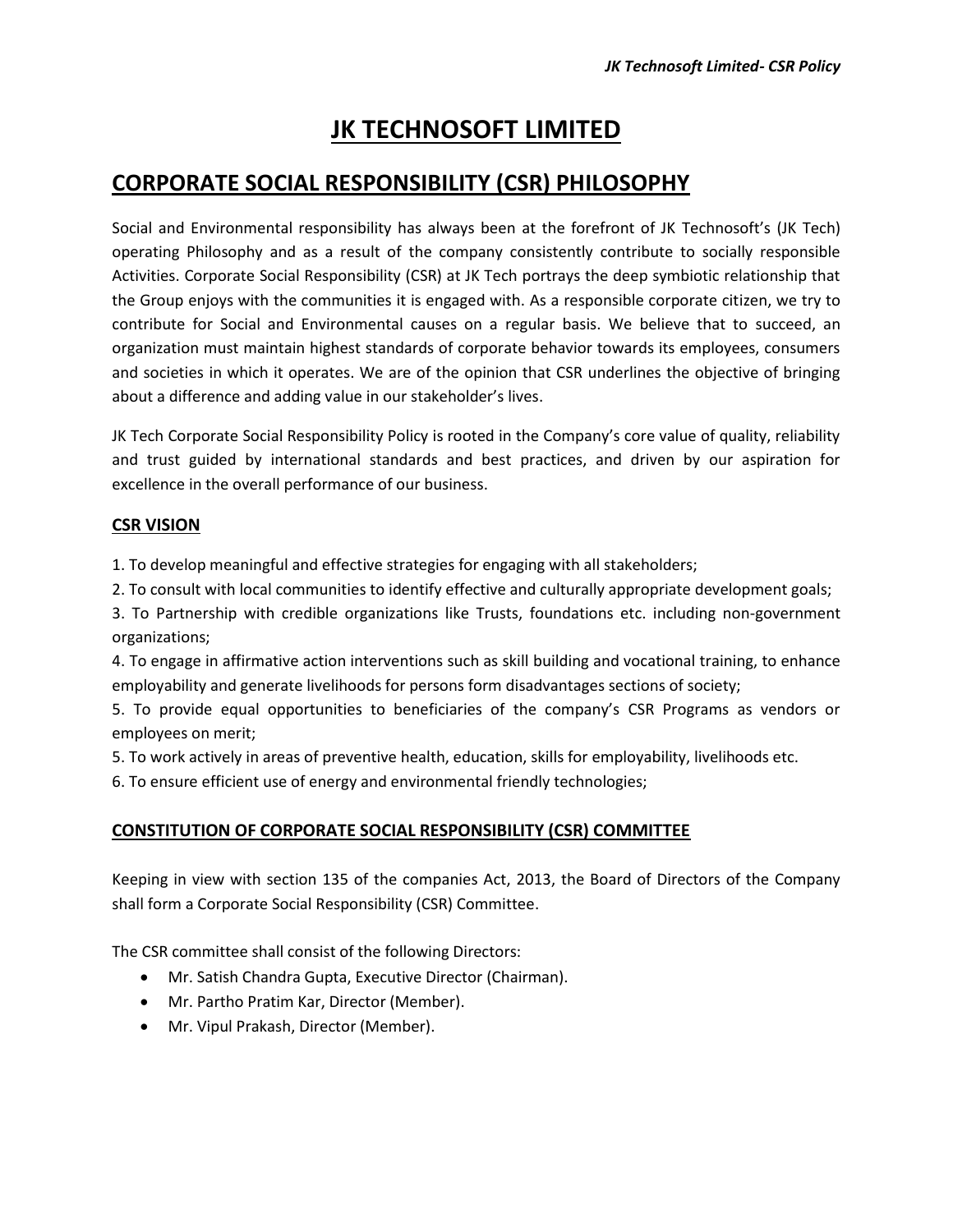## **RESPONSIBILITIES OF THE COMMITTEE**

The responsibilities of the CSR committee include:

- To formulate and recommend to the Board, a Corporate Social Responsibility Policy indicating activities to be undertaken as specified in prescribed schedule.
- To recommend the amount of expenditure to be incurred on the CSR activities.
- To monitor Corporate Social Responsibility policy from time to time.

## **CSR PROJECTS, PROGRAMS AND ACTIVITIES**

In accordance with the primary CSR Philosophy of the group and the specified activities under Companies Act, 2013 read with Companies (Corporate Social Responsibility Policy) Rules, 2014, and any amendment (s) thereof, the CSR activities of the company will have the following thrust areas:

| <b>ENTRIES IN SCHEDULE</b>  | <b>PROJECTS OR</b>             | <b>MODALITIES OF</b>         | <b>IMPLEMENTATION</b>           |
|-----------------------------|--------------------------------|------------------------------|---------------------------------|
| <b>VII TO THE COMPANIES</b> | <b>PROGRAMS</b>                | <b>EXECUTION</b>             | <b>SCHEDULE</b>                 |
| <b>ACT, 2013</b>            | <b>UNDERTAKEN/TO BE</b>        |                              |                                 |
|                             | <b>UNDERTAKEN BY THE</b>       |                              |                                 |
|                             | <b>COMPANY</b>                 |                              |                                 |
| (i) eradicating hunger,     | $\checkmark$ Made contribution | $\checkmark$ Contribution to | $\checkmark$ Contributed Rs. 20 |
| poverty and                 | towards Promoting              | Yogdaan Foundation,          | lacs during FY 2018-19          |
| malnutrition, promoting     | health, education,             | New Delhi.                   |                                 |
| healthcare including        | Vocational skills,             |                              |                                 |
| preventive healthcare       | Livelihood                     |                              |                                 |
| and sanitation and          | enhancement projects           |                              |                                 |
| making available safe       | etc.                           |                              |                                 |
| drinking water              |                                |                              |                                 |
| (ii) Promoting education    | $\checkmark$ Made contribution | √Contribution to R S         | √Contributed Rs. 15             |
| including special           | towards Corpus fund for        | <b>Education Society (A</b>  | lacs during FY 2014-15          |
| education and               | Higher and qualitative         | society registered in        |                                 |
| employment enhancing        | <b>Technical and</b>           | Meerut, Uttar Pradesh)       |                                 |
| vocation skills especially  | Professional Education,        |                              |                                 |
| among children,             | Especially to girls,           |                              |                                 |
| women, elderly and the      | backwards, physically          |                              |                                 |
| differently abled and       | challenged and poor            |                              |                                 |
| livelihood enhancement      |                                |                              |                                 |
| projects                    |                                |                              |                                 |
| (iii) Promoting gender      |                                |                              |                                 |
| equality, empowering        |                                |                              |                                 |
| women, setting up           |                                |                              |                                 |
| homes and hostels for       |                                |                              |                                 |
| women and orphans;          |                                |                              |                                 |
| setting up old age          |                                |                              |                                 |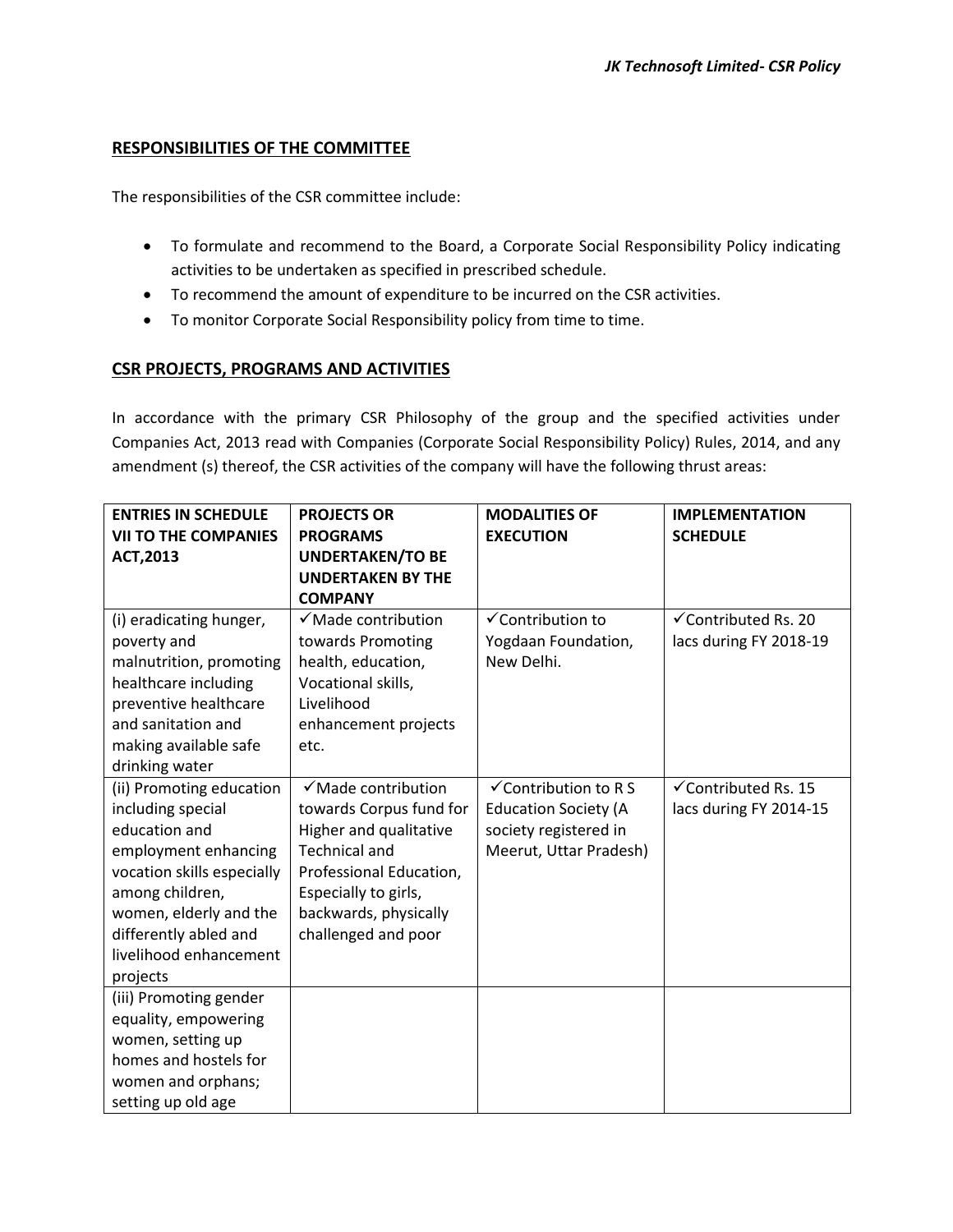| homes, day care centers<br>and such other facilities<br>for senior citizens and<br>measures for reducing<br>inequalities faced by<br>socially and<br>economically backward<br>groups                                                                                   |                                                                                                    |                                                                         |                                                                                                                                                                     |
|------------------------------------------------------------------------------------------------------------------------------------------------------------------------------------------------------------------------------------------------------------------------|----------------------------------------------------------------------------------------------------|-------------------------------------------------------------------------|---------------------------------------------------------------------------------------------------------------------------------------------------------------------|
| (iv) ensuring<br>environmental<br>sustainability, ecological<br>balance, protection of<br>flora and fauna, animal<br>welfare, agroforestry,<br>conservation of natural<br>resources and<br>maintaining quality of<br>soil, air and water                               |                                                                                                    |                                                                         |                                                                                                                                                                     |
| (v) Protection of<br>national heritage, art<br>and culture including<br>restoration of buildings<br>and sites of historical<br>importance and works<br>of art; setting up public<br>libraries; promotion and<br>development of<br>traditional arts and<br>handicrafts; |                                                                                                    |                                                                         |                                                                                                                                                                     |
| (vi) measures for the<br>benefit of armed forces<br>veterans, war widows<br>and their dependents;                                                                                                                                                                      |                                                                                                    |                                                                         |                                                                                                                                                                     |
| (vii) training to promote<br>rural sports, nationally<br>recognized sports,<br>Paralympic sports and<br>Olympic sports                                                                                                                                                 | √Made contribution<br>towards Corpus<br>towards promoting<br>rural sports, national<br>sports etc. | √Contribution to Sir<br>Padampat Singhania<br>Sports Academy,<br>Kanpur | √Contributed Rs.<br>11,86,161/- during FY<br>2017-18<br>√Contributed Rs.<br>15,93,301/- during FY<br>2019-20<br>√Contributed Rs.<br>9,28,391/- during FY<br>2020-21 |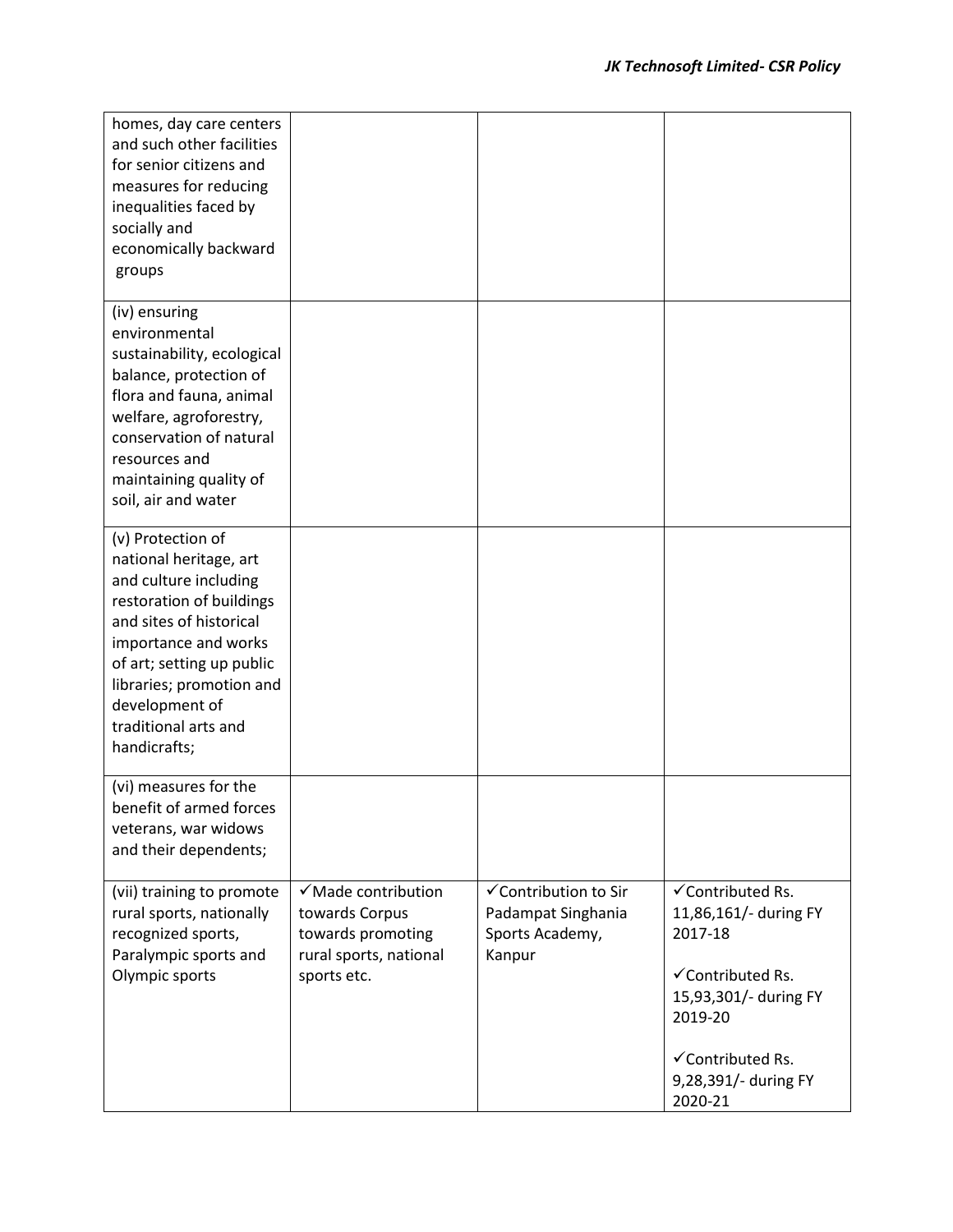| (viii) contribution to the<br>prime minister's<br>national relief fund or<br>any other fund setup by<br>the central government<br>for socio-economic<br>development and relief<br>and welfare of the<br>scheduled castes, the<br>schedule tribes, other<br>backward classes, |  |  |
|------------------------------------------------------------------------------------------------------------------------------------------------------------------------------------------------------------------------------------------------------------------------------|--|--|
| minorities and women;                                                                                                                                                                                                                                                        |  |  |
| (ix) Contribution or<br>funds provided to<br>technology incubators<br>located within academic<br>institutions which are<br>approved by central<br>government.                                                                                                                |  |  |
| (x) Rural development<br>projects                                                                                                                                                                                                                                            |  |  |

#### **SURPLUS OF CSR PROJECTS**

The surplus, if any, arising out of the CSR projects or programs or activities shall not form a part of the business profit of the company and will be ploughed back into the CSR activities.

#### **CAPACITY BUILDING**

The company may build CSR capacities of its own personnel by training its staff to think strategically about how and where the money is being spent, as well as how to effectively manage other organizations through which or in collaboration with which the company undertakes/may undertake CSR activities. CSR expenses like salaries of personnel who are engaged in CSR activities, can be spent on Capacity building for the CSR team in the company who have been especially entrusted the assignment to execute CSR projects and expenses incurred on their training etc.